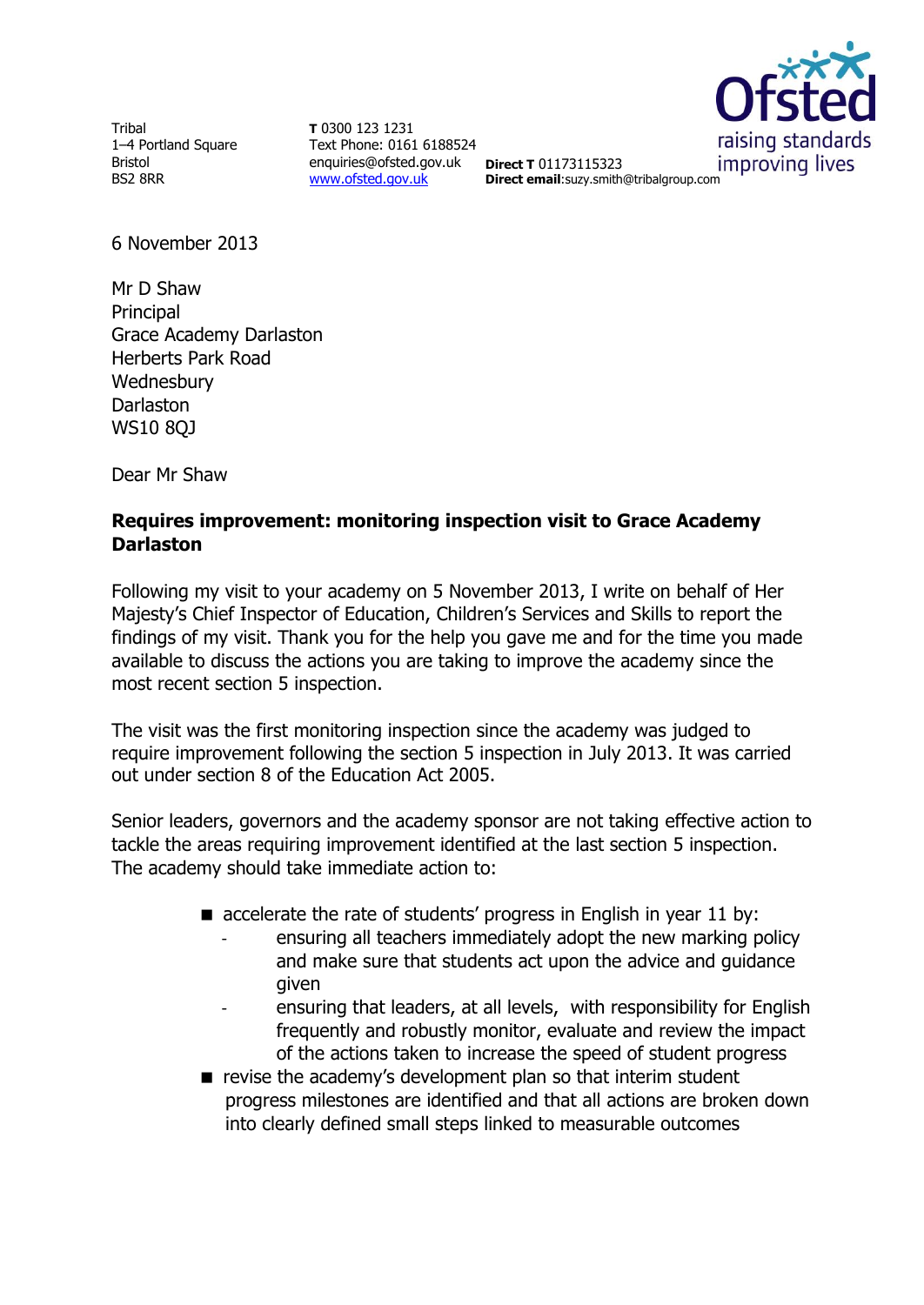

- **E** ensure that the procedures to monitor the work of faculties are consistently and frequently applied throughout the academy using the existing good practice
- ensure, as a matter of urgency, that the external review of the knowledge, skills and understanding of the governing body is carried out and that governors hold all school leaders in charge of areas of the academy's work to account for the progress and attainment of students.

# **Evidence**

During the visit I met with you and the academy leadership team to discuss the actions taken since the last inspection. Meetings were held with two members of the governing body including the Chair of Governors and the executive director of Grace Academies, 8 students from Years 8, 9, 10, 11 and 12. I also met with the faculty leaders and the 'teaching and learning consultants' of English, mathematics and science. Your academy leaders showed me around the academy and we visited classes in Year 11 to see the students at work in English. I evaluated the academy improvement action plans. I looked at a range of documentation, including the academy's information about students' progress and the academy's self-evaluation document.

# **Context**

Since the inspection the academy has moved into new buildings. You have increased the number of staff to provide support to students particularly in English and mathematics.

# **Main findings**

Academy leaders, with the support of the academy sponsor, have implemented a number of actions since the inspection to speed up students' progress and attainment. As a result reasonable progress can be seen in some subjects, particularly in mathematics. However, the latest information shows that across year groups and in a number of subjects, especially in English, students make inadequate progress. This was confirmed in my visits to the Year 11 English classes. The recently introduced marking policy is not being used consistently in English and students are not given opportunities to act upon the advice given to them. The setting of student targets in English is confused and it is not obvious how these targets have been generated and communicated to students. The systems to monitor the progress of students in English are not clear and do not allow school leaders to accurately evaluate how well students are doing or to measure the impact of interventions put in place to support students falling behind.